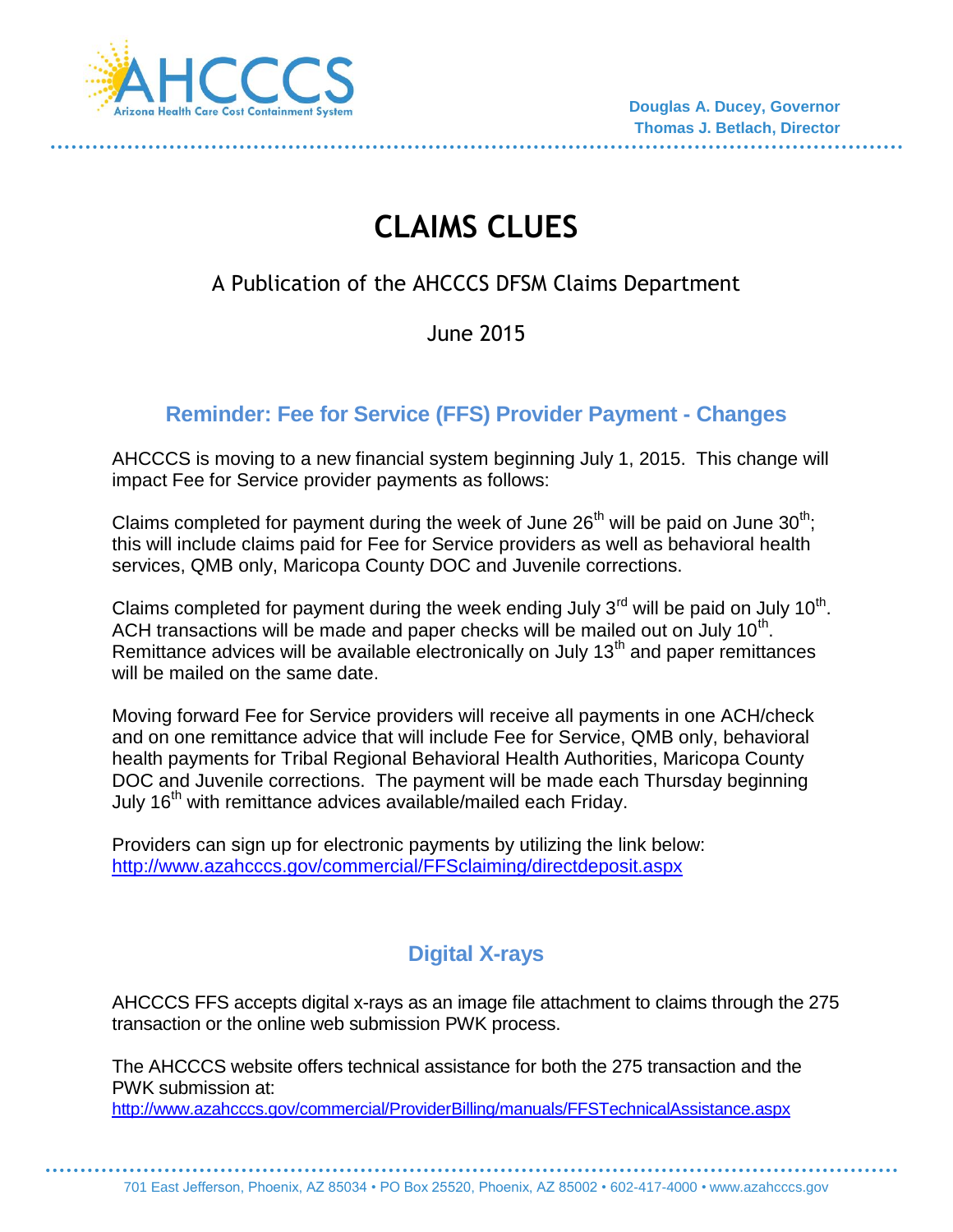Watch for ListServ email coming soon for training sessions scheduled in July for On-Line Claim Submissions and for the 275 Electronic Attachment Upload.

### **Billing FQHC/RHC Claims with a Primary Payor**

#### When Medicare is primary payor

Crossover claims are received electronically from the Medicare plan with Medicare's specified coding that will not match to AHCCCS coding requirements which may cause denial or incorrect payment.

The FQHC/RHC provider must submit a void/replacement claim with the AHCCCS specified coding and Medicare's EOMB. Medicare's deductible/coinsurance/copay total amounts *must* be entered on the T1015 claim line for reimbursement, in the correct Medicare fields. The appropriate EM codes must be billed on successive lines with 0.00 billed amount, leaving the Medicare fields blank (do *not* enter 0's).

The replacement claim must have section 22 completed as follows:

| <b>22. MEDICAID RESUBMISSION</b> |                          |
|----------------------------------|--------------------------|
| <b>CODE</b>                      | <b>ORIGINAL REF. NO.</b> |
|                                  | $(crossover claim$ #)    |

Failure to submit a replacement claim without these fields completed may result in a denial.

If the Medicare claim did not crossover to AHCCCS, the FQHC/RHC must submit the claim with the EOMB. The Medicare deductible/coinsurance/copay total amounts *must* be entered on the T1015 service line, in the correct Medicare fields, for reimbursement. The appropriate EM codes must be billed on successive lines with 0.00 billed amount, leaving the Medicare deductible/coinsurance/copay fields blank (do *not* enter 0's).

#### When another coverage is the primary payor

The FQHC/RHC must submit the claim with the total amount paid by the other primary payor entered on the T1015 service line only (OT fields). The appropriate EM codes must be billed on successive lines with 0.00 billed amount, leaving the other payor fields blank (do *not* enter 0's).

A copy of the primary payor's EOB must be included with the claim. Since AHCCCS specifies the T1015 coding, the billing and the EOB coding will not match.